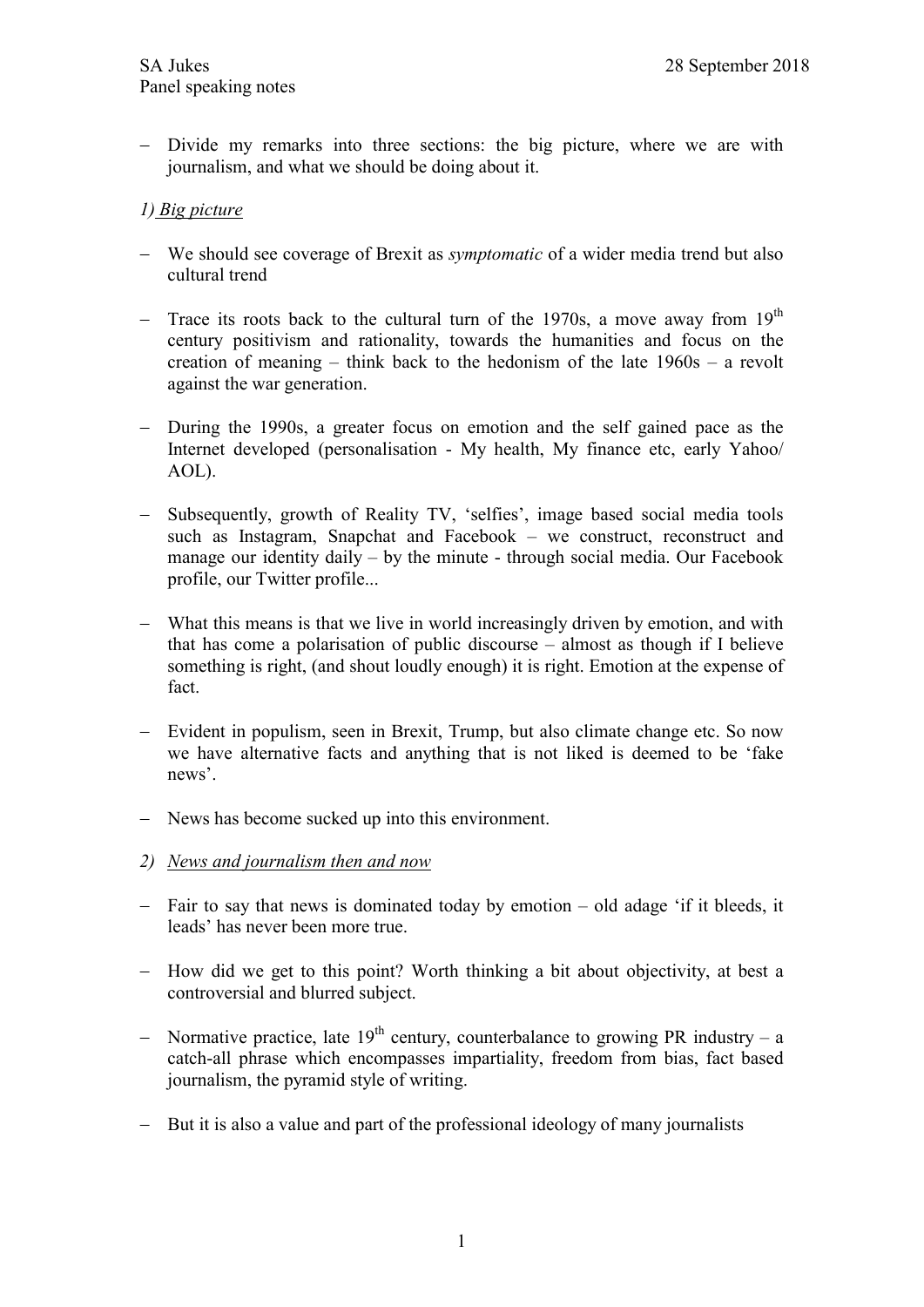- Lived and breathed it at Reuters no bylines/ little analysis, plain vanilla. Used to say 'report the facts, let the readers decide'
- Of course objectivity often challenged, by New Journalism Wolfe/ Mailer, Didion (combined reporting with fiction) – news channels like Fox, the tabloid media culture of the UK. What about the Sun's 2011 headline 'Swan Bake', which demonised immigrants to Britain? Was there anything objective about that? Or about the way migrants and the voiceless are represented today – usually as threats or victims.
- Some UK newspapers developed a highly emotive campaign against the EU. The Daily Mail's Enemies of the People headline, but have we forgotten Up Yours Delors – that dates back to1990 and the single currency debate.
- So we expect our *tabloid press* today to be partisan. We have been conditioned to it for decades.
- But objectivity for public service *broadcasters* regulated by Ofcom has actually been remarkably stable as a concept.
- 3) What can we do about it?
- Time to think about reconceptualising objectivity, rethinking what we mean by the term.
- $-I$  It *can't* be stop-watch neutrality, giving equal airtime to politicians from opposing sides of the argument if one side is patently offering up views that don't make sense.
- The BBC quite rightly, criticised this April by Ofcom for its handling of an interview with the climate sceptic Nigel Lawson.
- Ofcom ruling said:

"Statements made about the science of climate change were not challenged sufficiently during this interview, which meant the programme was not *duly* accurate."

- In re-thinking objectivity, it is not about giving equal say to opposing sides of an argument. It is about accuracy, and the journalist has a responsibility to make a judgement call – and challenge – weigh the facts - if someone is speaking nonsense.
- Climate change debate has moved on, with overwhelming evidence that it is happening.
- But Brexit is very much a grey area. Who dares to challenge the arguments of the Leavers or Remainers?